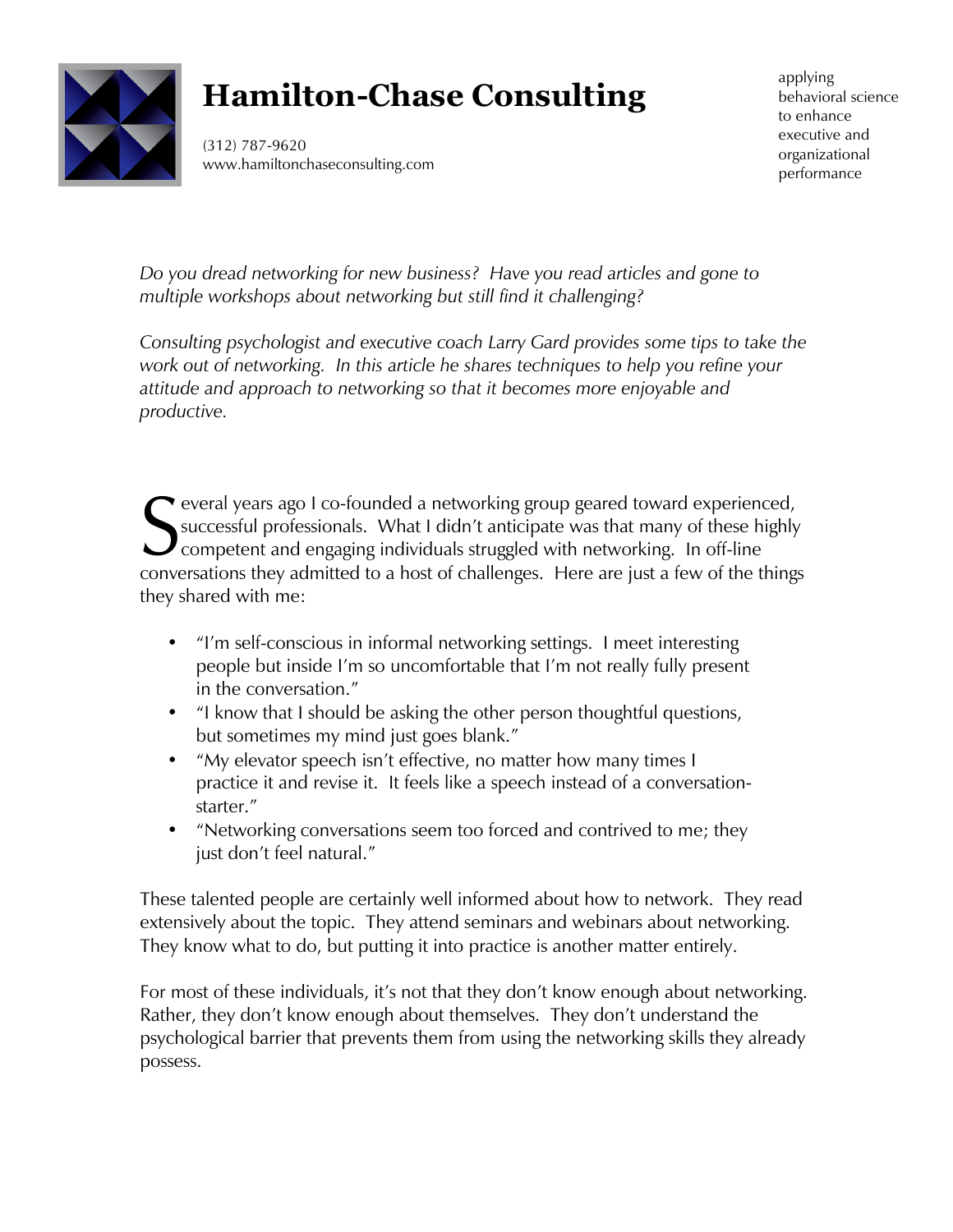Most networking experts are quick to point out that the process is not about you; it's about getting to know others and determining how you can help them. The individuals in my networking group would readily and enthusiastically agree with that notion. They are sincerely interested in others and yet in networking situations they still find themselves feeling ill at ease, distracted by their own internal state instead of focusing on the people they're meeting. Why does this happen?

In some cases it's because they get get tripped up by their own expectations. They tend to remember past networking encounters that didn't go well, forgetting about the ones that were uneventful or even good. Because of their selective memory they anticipate that subsequent networking encounters will be uncomfortable. As a result they're primed in advance to notice any feelings of self-consciousness or anxiety – and they get distracted from connecting with the person in front of them.

In other cases it's because they've prepared themselves on the outside but not on the inside. They rehearsed their elevator speech so that they would sound natural. They put business cards in their pocket and made sure their shoes were shined. They may have even thought about topics for conversation. All of that is fine, but it has very little to do with getting to know others and trying to help them. There is a disconnect between what they've prepared for versus what they're trying to accomplish. No wonder they're uncomfortable!

Here are some things you can do to prepare yourself before a networking event:

Remind yourself that your goal is not simply to collect business cards, and that it is extraordinarily unlikely that you will meet someone who is a perfect match for your product or service. Your primary goal is to get to know people and to determine how you might help them.

Look through your own list of contacts. Identify at least a half-dozen people who you could envision attending the networking event with you. Now that they're top of mind, you'll be better prepared to connect them to new people you meet at the event.

Give some thought to how you can get to know the people you'll be meeting. Don't want to get stuck in the same old tired dialogue? Then don't ask the same old questions. I know of a very successful young man who attends a lot of networking events. He hates being asked, "so, what do you do for a living?" because in his experience the discussion that follows is usually inane. With apologies to those in the insurance industry, he now replies "I'm an insurance salesman." Most